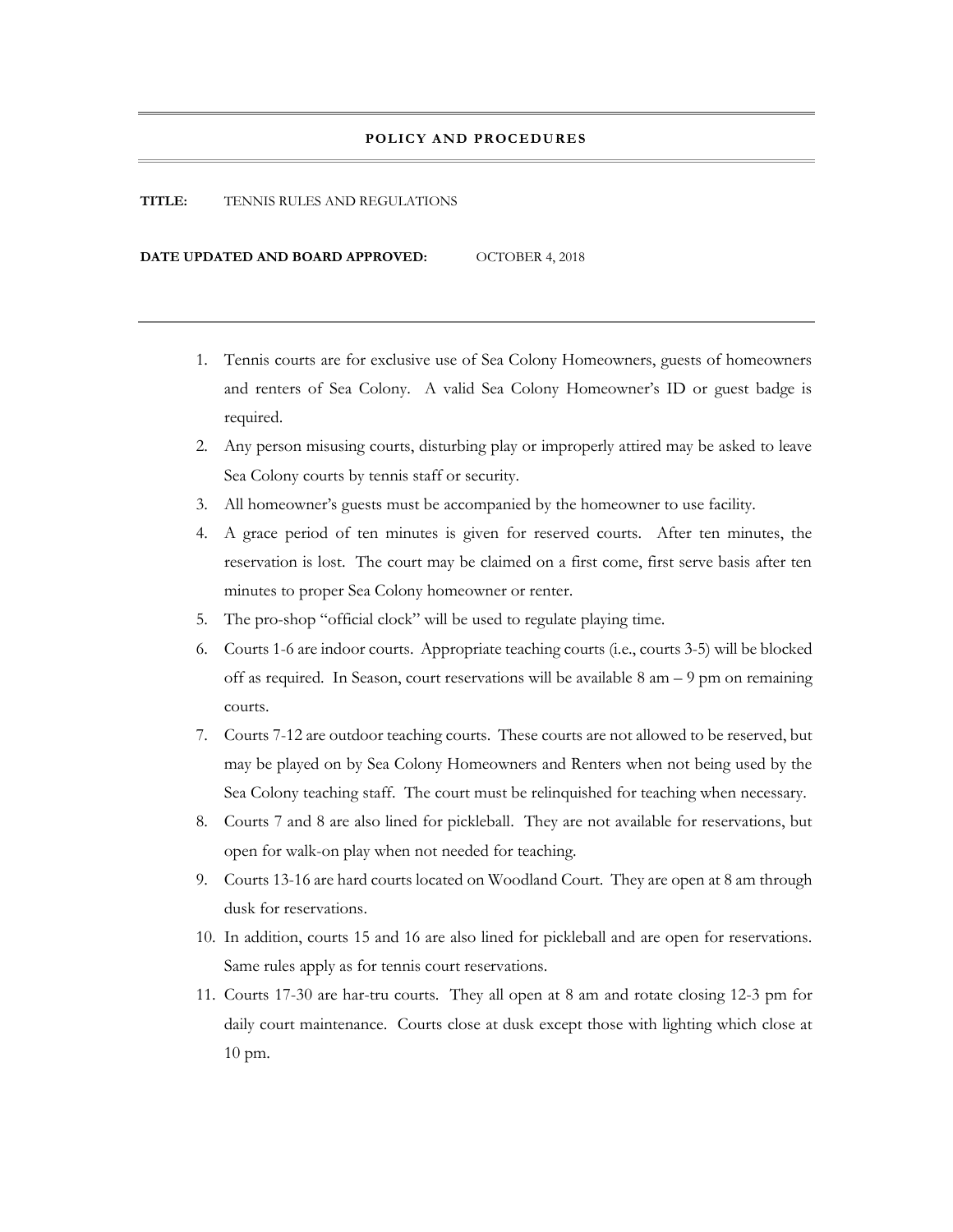- 12. Courts 31-34 are hard courts located on the Oceanside. They are open from 8 am-9 pm for reservations.
- 13. Any courts may be used for USTA Adult and Junior tournaments or other scheduled tournaments at the discretion of the Director of Tennis with the consent of the tennis committee.
- 14. Tennis staff may close any court necessary due to inclement weather or unsafe playing conditions.
- 15. Homeowners and Renters can use their court reservations to take private lessons.
- 16. Proper tennis attire is required. Tennis shoes or non-marking soled shoes; no running shoes. No bathing suits or jeans allowed. Shirts must be worn at all times. No pets allowed on the courts or in the pro-shop. No skateboards, skates, rollerblades, etc. are allowed on any tennis courts.
- 17. On court teaching, coaching, clinics or other related activities on the Sea Colony tennis courts is prohibited unless the activity is sanctioned as part of the Sea Colony Tennis teaching program or approved Sea Colony event or otherwise approved by the Director of Tennis or his/her designee. The definition of on court teaching, coaching, clinics or related activities shall be at the sole discretion of the Director of Tennis or Head Pro.
- 18. Unless sanctioned as part of the Sea Colony Tennis teaching program or approved Sea Colony event, all court usage is limited to a maximum of 4 people on the court.
- 19. When a homeowner borrows a basket of balls with the approval of the Director of Tennis or his/her designee or when a homeowner or winter member bring their own basket of balls, there can be a maximum of two people on the side of the net receiving feeds by a single feeder.

# **Use of Tennis Program Equipment by Homeowners**

Borrowing Sea Colony tennis equipment including balls is limited to homeowners. Each use by a homeowner must be approved by the Director of Tennis or his/her designee. All equipment must be returned to its original location after each use in the same condition in which it was received.

### **Homeowner Court Reservations**

Homeowners may reserve courts three different ways: 1) utilize the online reservation system, 2) come in person to the pro-shop with their homeowner badge to reserve court time, or 3) call the homeowner reservation line. Court time will be given on a first come/first serve basis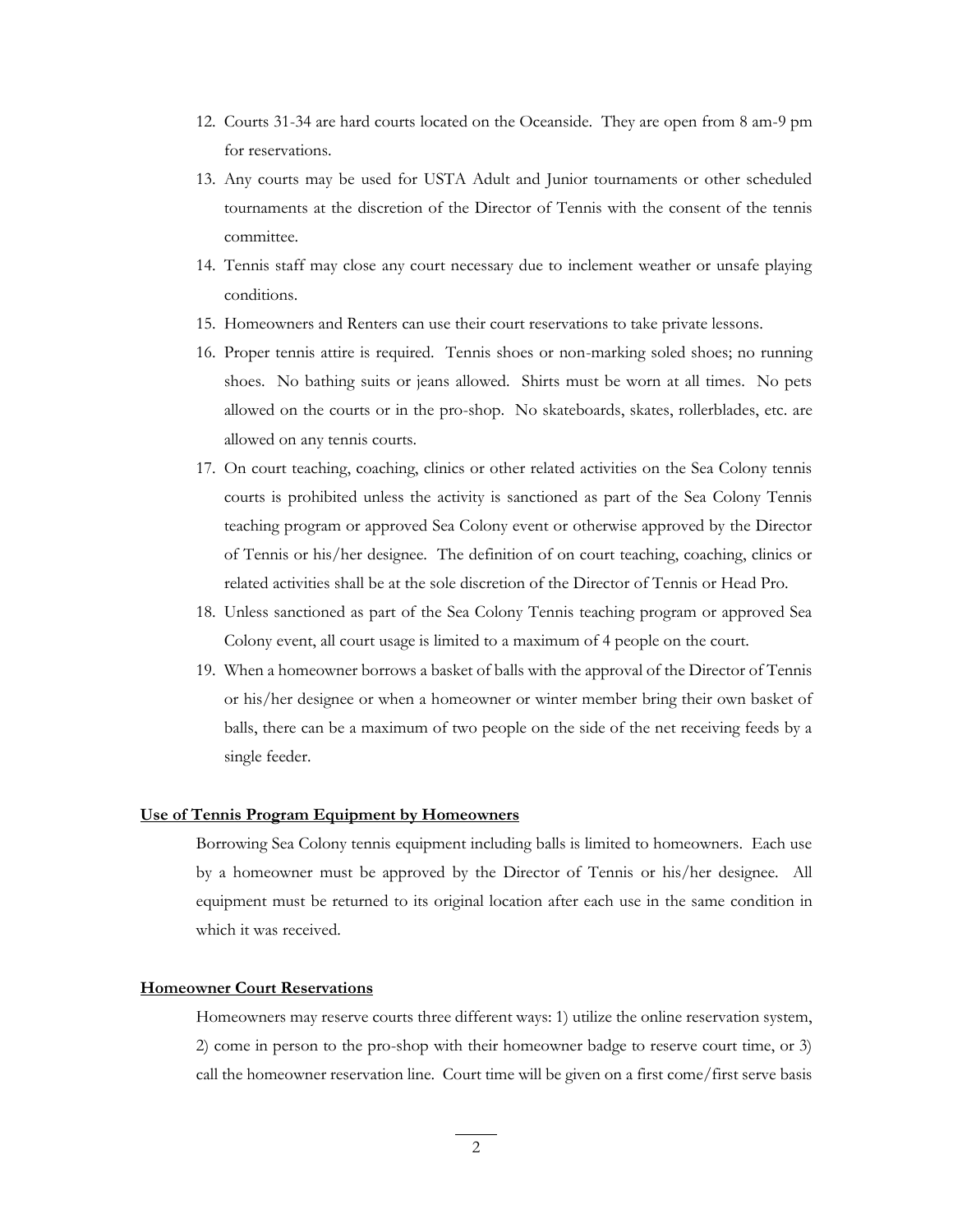by rotating between the homeowner in the pro-shop and the homeowner calling in on the homeowner reservation line. Online Reservations begin promptly at 12:30 pm and will occur at the same time as in person and phone call reservations. Please note that individuals may not stand in line until 12 pm and must be present at all times.

Courts are reserved up to  $2\frac{1}{2}$  days in advance starting at 12:30 pm. The reservation schedule is as follows:

- Monday for Thursday
- Tuesday for Friday
- Wednesday for Saturday
- Thursday for Sunday
- Friday for Monday
- Saturday for Tuesday
- Sunday for Wednesday

A Homeowner may reserve 2 courts for 2 hours with 4 homeowner units. Additional court time needed will have to be made by an additional Homeowner.

Homeowners may not call on the Pro-Shop main number to reserve court time. If a Homeowner does not have the Homeowner Reservations phone number, they can obtain it in person at the Pro-Shop by showing their Homeowner's badge.

### **Renter Court Reservations**

Sea Colony renters are permitted to reserve one court per unit, per day. Renters must come in person with their Guest Badge (make sure it is the proper week's Guest Badge) to the proshop to reserve court time. Reservations will be taken while the pro-shop is open, 8:30 am-6 pm. Reservations are for 1 hour.

## **Summer and Winter Tennis Memberships**

Memberships to play tennis are required on a year round basis (summer, winter or both), for non-Sea Colony owners who are local domiciled residents **(which means: lives year round or seasonally, or rents seasonally, or owns a residence in Sussex County, Worcester County or Wicomico County)** to play tennis at Sea Colony. Owner provided guest passes may not be used. Memberships are offered each season at a price determined by the Director of Tennis and the Tennis Committee. The Summer Membership starts May 1st and continues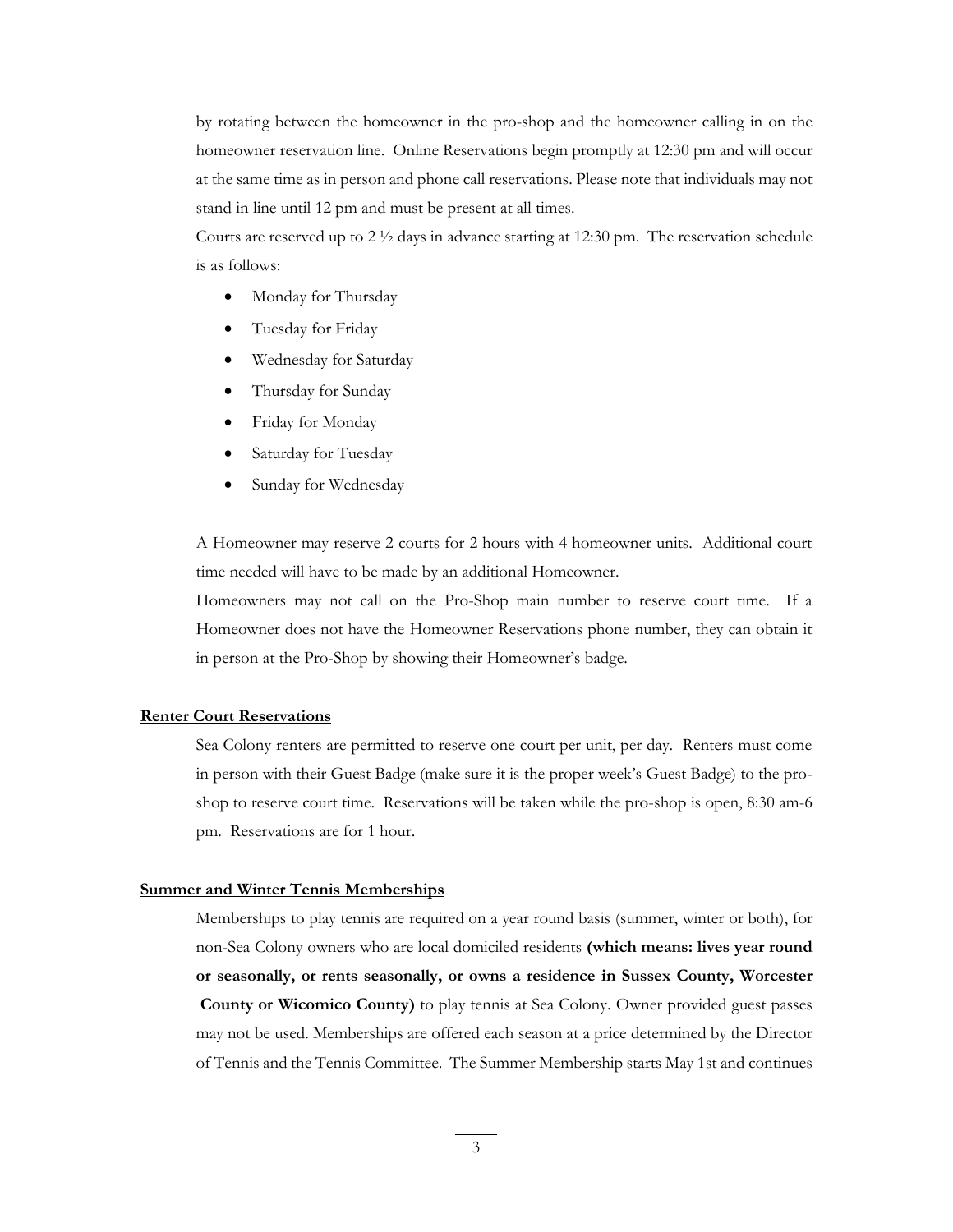through September 30th. The Winter Membership season begins the Tuesday after Labor Day and continues through the Thursday before Memorial Day weekend..

- 1. Summer Membership 2019 prices are \$200 per season for Individual and \$300 per season for Family. The Winter Membership Pricing for 2018-2019 is \$250 per season for Individual and \$400 per season for Family.
- 2. In addition to the membership fee, each member shall pay \$10 per play or be on the "all you can play plan." Either plan requires pro shop check in for each play and if applicable must be paid before going out to the court. Juniors shall pay \$10 per play year round and no membership is required.
- 3. Local non-members may pay \$15 per play, up to 4 times before paying the membership fee. The fee will be credited to the membership fee.
- 4. For the avid Winter player, a \$900 "all you can play" option is available per member. The \$250 individual or \$400 family membership fee is required in addition to the all you can play option.
- 5. For the avid Summer player, a \$500 "all you can play" option is available per member. The \$2000 individual or \$300 family membership fee is required in addition to the all you can play option.

 Memberships will not be prorated or transferred under any circumstances. Members will be provided a unique identifying badge, which must be presented when requested.

# **Winter Block Times**

Indoor Winter Block time begins October 1st and continues through April 30th. Block time is not available during the following holidays:

- Thanksgiving starting the Wednesday before, continuing through the Sunday after.
- Christmas/New Years starting 2 days before Christmas and continuing through New Year's Day.
- Easter/Spring Break Starts Good Friday and continues for 1 week.

# **Winter Block Time and Winter Membership Rules**

1. Block times are grandfathered in year to year.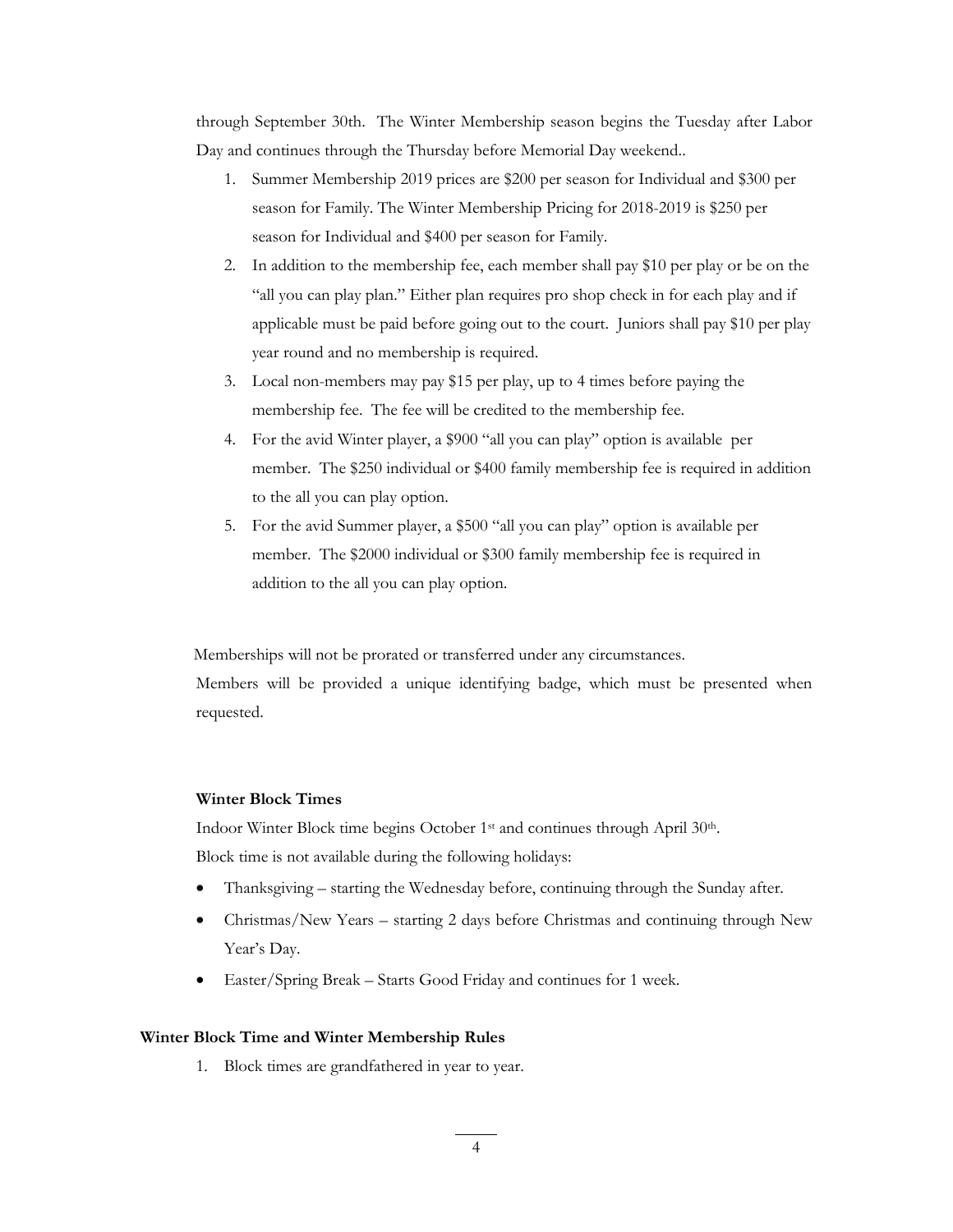- 2. Block times are 1 ½ hours long.
- 3. 2 Individual Members are needed for 1 block time spot.
- 4. 1 Family Membership is needed for 1 block time spot.
- 5. 1 Homeowner unit is needed for 1 block time spot.
- 6. Open block times will be given on a first come, first serve basis to eligible members and homeowners.
- 7. Court 1 is a winter member block court.
- 8. Courts 2 is a winter member and Sea Colony homeowner block court
- 9. Court 6 is a Sea Colony homeowner block court.
- 10. Courts 4 & 5 are open for Sea Colony homeowner, renter and winter member reservations.
- 11. Court 3 is the pro's teaching court.
- 12. Winter members may play on outside courts if open during the Winter season.
- 13. Winter members may play with Sea Colony homeowners, Sea Colony renters, other winter members, or registered guests.
- 14. Any discrepancies will be resolved by the Director of Tennis.
- 15. Members must check in at the front desk for each play and pay the per play fee of \$10.
- 16. Winter members can also play anytime outside of their block, including holiday periods and weekends.

# **Summer Membership Rules**

- 1. There are no summer block times**.**
- 2. Summer members MUST have a Sea Colony homeowner on the court if playing before 1 pm, and either the homeowner must have made a reservation, or homeowner is using the 10 minute after the hour walk on rule.
- 3. Summer members may only make an outdoor court reservation for 1 pm or later, excluding courts 19 and 20. Reservations may be made no sooner than 24 hours in advance of the requested time.
- 4. Summer Members may play indoors if available and reserved by a homeowner and the homeowner is on the court. Or after 1 pm on a space available walk on basis and does not interfere with any indoor programming or homeowner play.
- 5. Members must check in at the front desk for each play and pay the per play fee of \$10.

# **Additional Winter and Summer Tennis Rules**